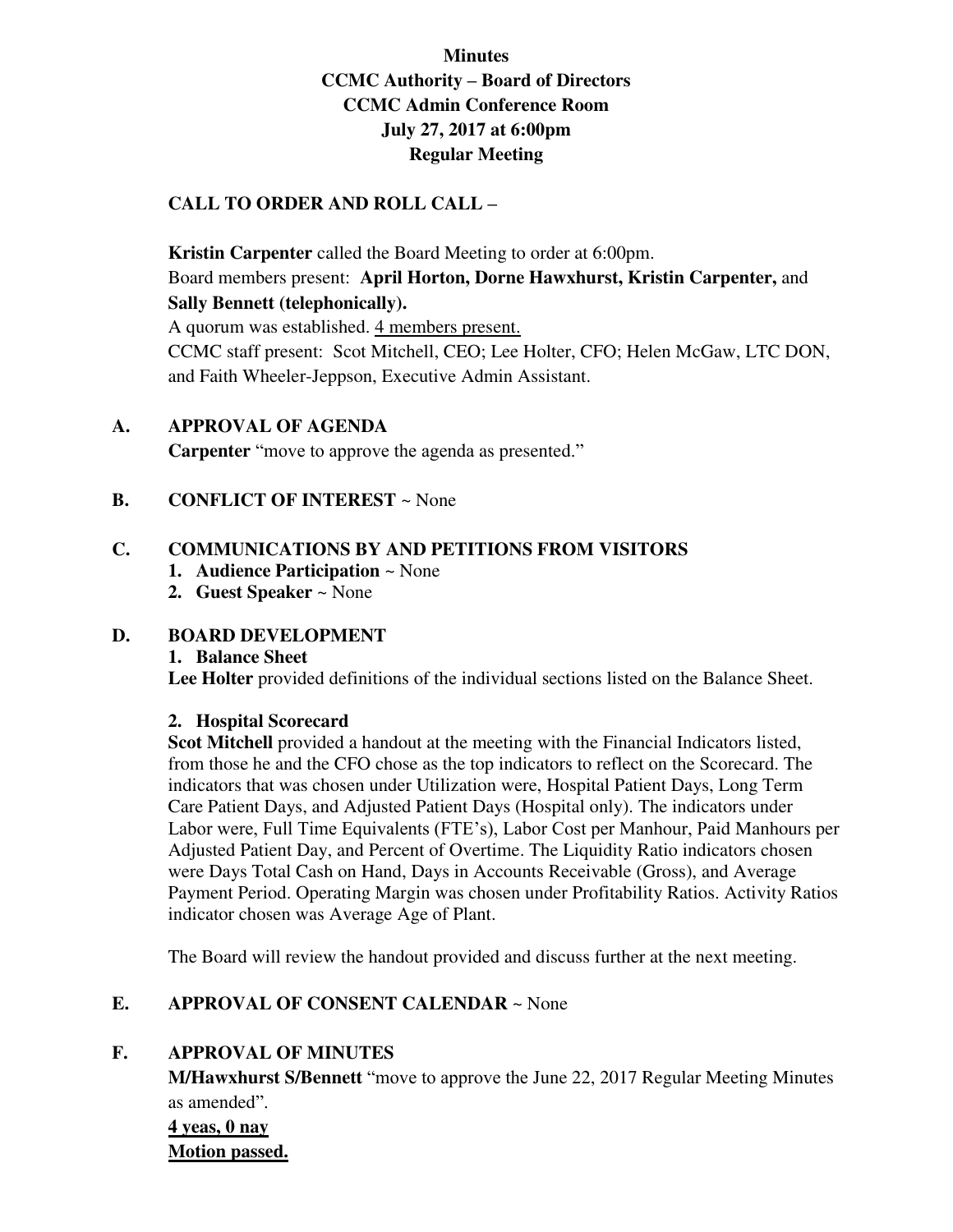## **G. REPORT OF OFFICERS AND ADVISORS**

- 1. **Board President Report** ~ Kristin Carpenter reported that she had helped work on the Agenda, and that there would be an Executive Session this evening.
- 2. **CEO's Report** ~ Scot Mitchell, CEO stated that his written report was in the packet. A few additional items, healthcare reform has a lot going on today and tomorrow, once we have a little more information he will let you know. Scot reported on the Contract approval process, after speaking to the Attorney we should not put the full contract in the board packet as there is proprietary and confidential information in those. What we can do is provide a memo and contract review with pertinent information. Lastly, we had a Mock Survey that finished up today, he will provide more detailed information when we get the report back.
- 3. **Finance Report** ~ Lee Holter, CFO reported out that the Days Cash has increased and we've seen a drop in Days in AR. On page 14, he pointed out that our Income was flat on Acute Care, year to date we are below budget for Acute Care. Long Term Care is the same as last year, and the Clinic has increased. In the Expense section we are below budget, we're below budget on Total Expenses. Wages have increased, that should continue to decrease the amount for Professional Services.
- 4. **Nursing Report** ~ Helen McGaw, LTC DON provided a written report in the packet on Long Term Care and the Nursing Department. She pulled the report from ABAQIS, and we are doing very well. We're continuing to work really hard on the survey readiness for the Long Term Care Survey. We have just hired another local C.N.A.

## **H. CORRESPONDENCE**

1**.** A letter was written in response to David O'Brien's letter to the Board at the June Board meeting. That letter was hand delivered to David O'Brien at the meeting.

## **I. ACTION ITEMS**

## 1. **Employee Compensation Philosophy**

**M/Horton S/Bennett** "I move that the CCMC Authority Board of Directors approves the Cordova Community Medical Center Compensation Philosophy as amended."

## **4 yeas, 0 nays**

**Motion passed.** 

## **J. DISCUSSION ITEMS**

## **1. Board Vacancy Process**

After discussions the Board came to the consensus that we can advertise in the paper, and on the CCMC Facebook page to solicit letters of interest.

## **K. AUDIENCE PARTICIPATION**

David O'Brien spoke in opposition to the Board's decision to move forward with CCMC opening a 340B Pharmacy.

## **L. BOARD MEMBERS COMMENTS**

**Carpenter ~** Thank you to Scot for putting together the Compensation Philosophy and the Scorecard.

**Hawxhurst ~** None